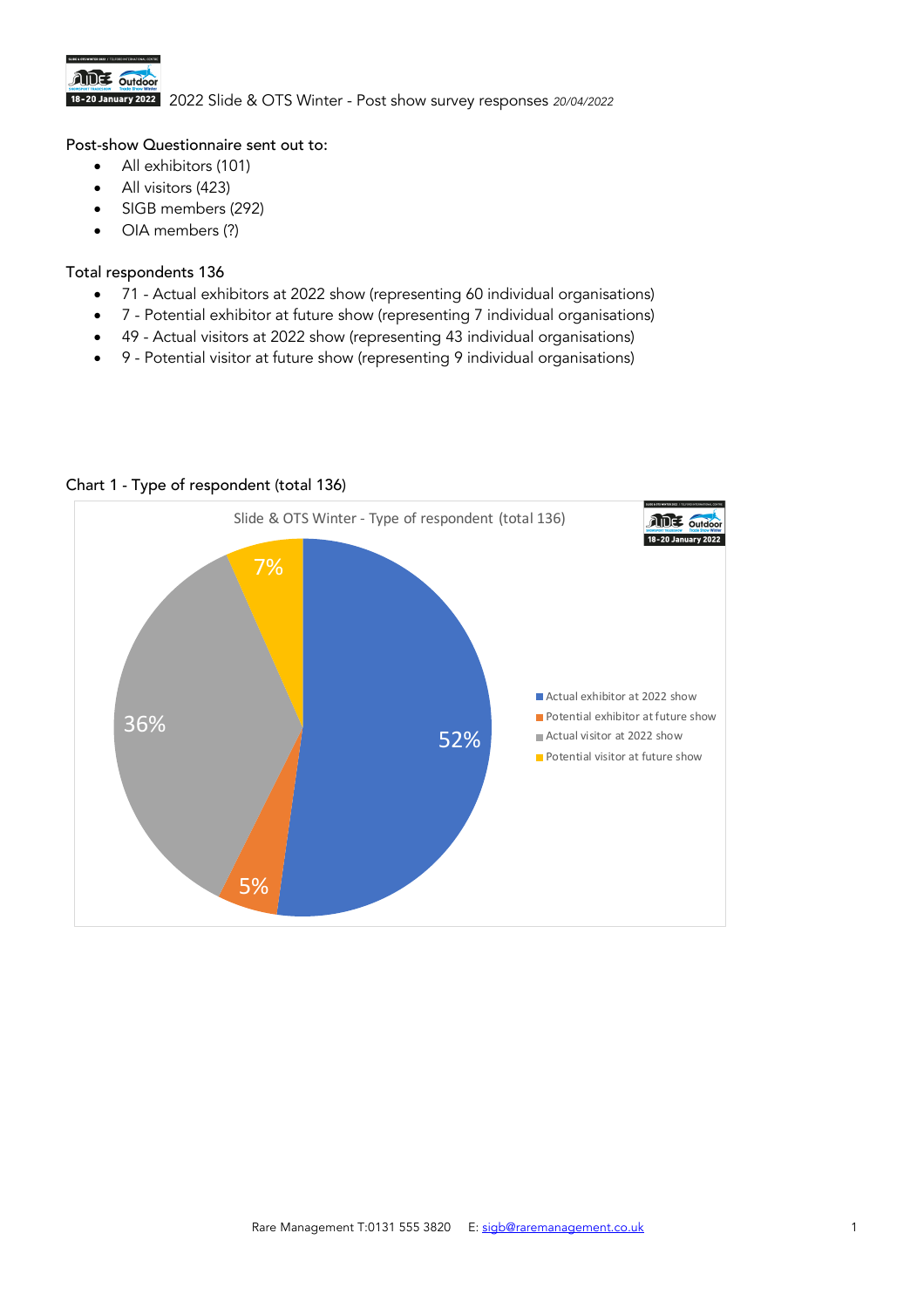





### Chart 3 - Preferred dates - all respondents (136)